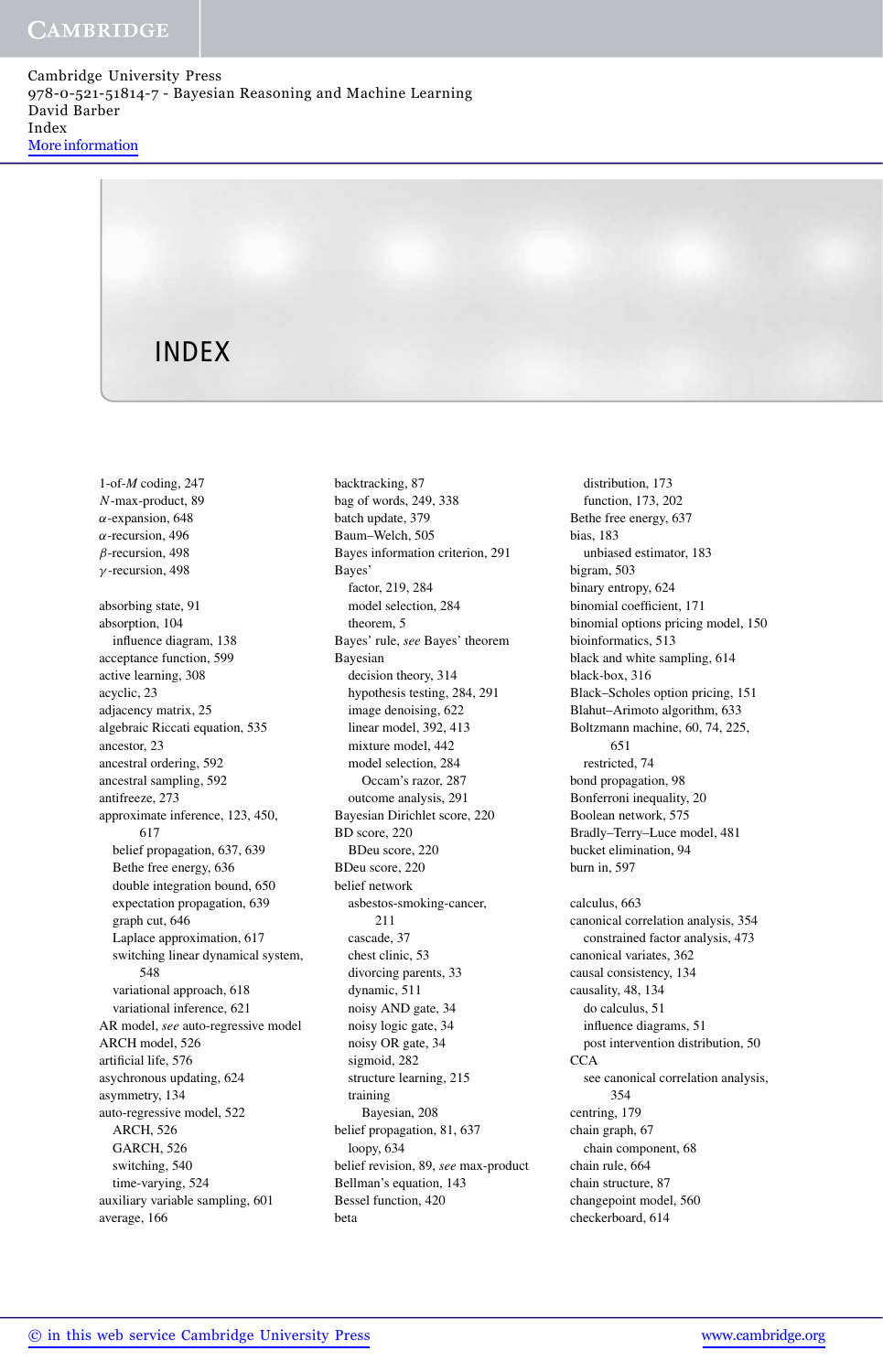Cambridge University Press 978-0-521-51814-7 - Bayesian Reasoning and Machine Learning David Barber Index More information

## **690** Index

chest clinic, 53 missing data, 280 with decisions, 157 children, *see* directed acyclic graph Cholesky, 362 chord, 23 chordal, 113 Chow–Liu tree, 222 classification, 306, 381, 424 Bayesian, 401 boundary, 246 error analysis, 291 linear parameter model, 375 multiple classes, 382 performance, 291 random guessing, 300 softmax, 382 clique, 23 decomposition, 455 graph, 103 matrix, 26, 455 cliquo, 26 cluster variation method, 638 clustering, 307 collaborative filtering, 344 collider, *see* directed acyclic graph commute, 658 compatibility function, 612 competition model Bradly–Terry–Luce, 481 Elo, 483 TrueSkill, 483 competition models, 482 concave function, 665 conditional entropy, 632 conditional likelihood, 241 conditional mutual information,  $252$ conditional probability, 4 conditional random field, 234, 510 conditioning, 179 loop cut set, 97 conjugate distribution, **182** exponential family, 181 Gaussian, 187, 189 prior, 181 conjugate gradient, 381 conjugate gradients algorithm, 670 conjugate vector, 669 conjugate vectors algorithm, 669 connected components, 24 connected graph, 24 consistent, 109 consistent estimator, 182 control, 627

convex function, 665 correction smoother, 498, 532 correlation matrix, 168 cosine similarity, 341 coupled HMM, 511 covariance, 168 matrix, 168 covariance function, 414, 418 *γ* -exponential, 420 construction, 419 Gibbs, 421 isotropic, 420 Matérn, 420 Mercer kernel, 422 neural network, 420 non-stationary, 420 Ornstein–Uhlenbeck, 420, 422 periodic, 420 rational quadratic, 420 smoothness, 421 squared exponential, 419 stationary, 419 CPT, *see* conditional probability table CRF, *see* conditional random field critical point, 666 cross-validation, 311 cumulant, 589 curse of dimensionality, 145, 373 cut set conditioning, 96 cycle, 23 D-map, *see* dependence map DAG, *see* directed acyclic graph data anomaly detection, 307 catagorical, 165 dyadic, 454 handwritten digits, 381 labelled, 306 monadic, 455 numerical, 165 ordinal, 165 unlabelled, 306 data compression, 447 vector quantisation, 447 decision boundary, 376

decision function, 308 decision theory, 127, 203, 314

delta function, *see* Dirac delta function

decision tree, 128 decomposable, 113 degree, 26 degree of belief, 5

Kronecker, 168

density estimation, 432 Parzen estimator, 445 dependence map, 71 descendant, 23 design matrix, 399, 413 determinant, 659 deterministic latent variable model, 577 differentiation, 664 digamma function, 192 digit data, 333 Dijkstra's algorithm, 92 dimension reduction linear, 329, 333 supervised, 359 dimensionality reduction linear, 336 non-linear, 336 Dirac delta function, 168, 169 directed acyclic graph, 37 ancestor, 23 ancestral order, **25** cascade, 37 children, 23 collider, 41 descendant, 23 family, 23 immorality, 46 Markov blanket, 23 moralisation, 65 parents, 23 direction bias, 510 directional derivative, 665 Dirichlet distribution, 175 Dirichlet process mixture models, 450 discount factor, 143 discriminative approach, 314, 316 discriminative training, 316, 508 dissimilarity function, 322 distributed computation, 568 distribution, 3 Bernoulli, 171, 436 beta, 173, 175, 192, 210, 286 binomial, 171 categorical, 171 change of variables, 166, 190 conjugate, 187 continuous, 5 density, 5 Dirichlet, 175, 193, 212, 218, 450, 451 discrete, 3 divergence, 169 double exponential, 174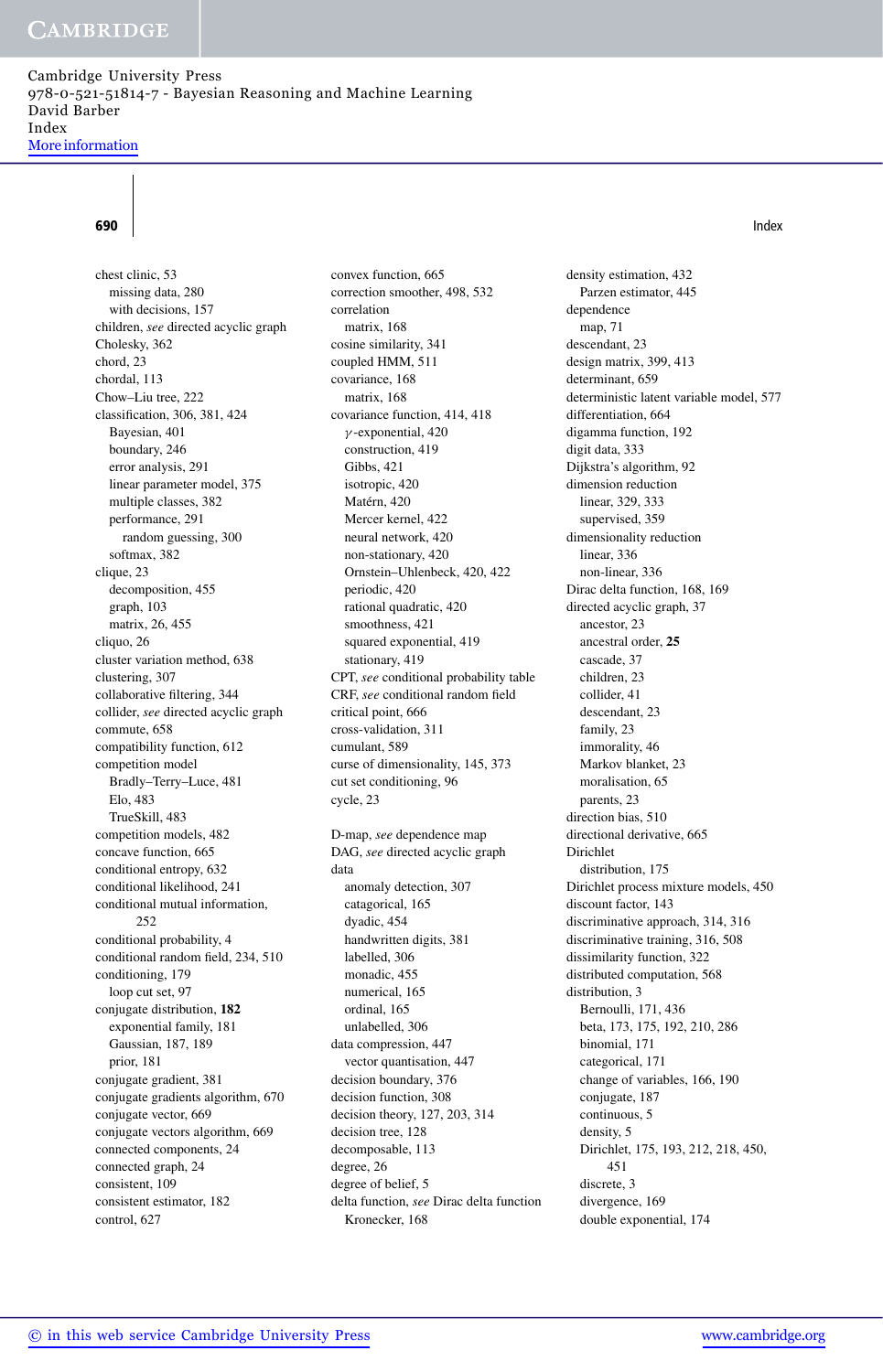Cambridge University Press 978-0-521-51814-7 - Bayesian Reasoning and Machine Learning David Barber Index More information

### Index **691**

empirical, 169, 310 average, 166 expectation, 166 exponential, 172 exponential family, 180 canonical, 180 gamma, 443 mode, 193 Gauss-gamma, 188, 194 Gauss-inverse-gamma, 188 Gaussian canonical exponential form, 180 conditioning, 179 conjugate, 187, 189 entropy, 180 mixture, 195 multivariate, 176 normalisation, 190, 191 partitioned, 178 propagation, 178 univariate, 174 inverse gamma, 173 inverse Wishart, 189 isotropic, 177 joint, 4 kurtosis, 168 Laplace, 174 marginal, 4 mode, 167 multinomial, 172 normal, 174 Poisson, 172, 195 Polya, 450 scaled mixture, 175 skewness, 168 Student's *t*, 175 uniform, 171, 172 Wishart, 443 domain, 3 double integration bound, 650 dual parameters, 374 dual representation, 373 dyadic data, 454 dynamic Bayesian network, 511 dynamic synapses, 580 dynamical system linear, 520 non-linear, 576 dynamics reversal, 533 early stopping, 381 edge list, 25 efficient IPF, 231 eigen decomposition, 177, 332, 662

equation, 332 function, **662** problem, 355 spectrum, 422 value, 332, **660** Elo model, 482 emission distribution, 495 emission matrix, 527 empirical distribution, **169**, 185, 310 empirical independence, 218 empirical risk, 310 penalised, 311 empirical risk minimisation, 311 energy, 260 entropy, 117, **170**, 195, 260, 632 differential, 170, 196 Gaussian, 180 EP, *see* expectation propagation error function, 376 estimator consistent, 182 evidence, *see* marginal likelihood hard, 34 likelihood, 36 soft, 34 uncertain, 34 virtual, 36 evidence procedure, 395 exact sampling, 593 expectation, *see* average expectation correction, 554 expectation maximisation, 161, **260**, 346, 396, 504, 537 algorithm, **260**, 261 antifreeze, 273 belief networks, 264 E-step, 261 energy, 260 entropy, 260 failure case, 272 intractable energy, 270 M-step, 261 mixture model, 434 partial E-step, 270 partial M-step, 270 variational Bayes, 275 Viterbi training, 271 expectation propagation, 639 exponential family, 180 canonical form, 180 conjugate, 181 extended observability matrix, 539 face model, 469

factor analysis, 465

factor rotation, 464 probabilistic PCA, 472 training EM, 468 SVD, 466 factor graph, 69 factor loading, 462 family, *see* directed acyclic graph feature map, 352 filtering, 496 finance, 148 optimal investment, 151 option pricing, 148 finite-dimensional Gaussian process, 414 Fisher information, 193 Fisher's linear discriminant, 360 Floyd–Warshall–Roy algorithm, 94 forward sampling, 593 forward-backward, 498 forward-filtering-backward-sampling, 500 forward-sampling-resampling, 612 gamma digamma, 192 distribution, 173 function, 173, 192 GARCH model, 526 Gaussian canonical representation, 176 distribution, 174 moment representation, 176, 530 sub, 168 super, 168 Gaussian mixture model, 439 Bayesian, 442 collapsing the mixture, 553 EM algorithm, 439 infinite problems, 442 k-means, 446 Parzen estimator, 445 symmetry breaking, 443 Gaussian process, 412 classification, 424 Laplace approximation, 425 multiple classes, 428 regression, 416 smoothness, 421 weight space view, 413 Gaussian sum filtering, 549 Gaussian sum smoothing, 554 generalisation, 305, 310 generalised pseudo Bayes, 557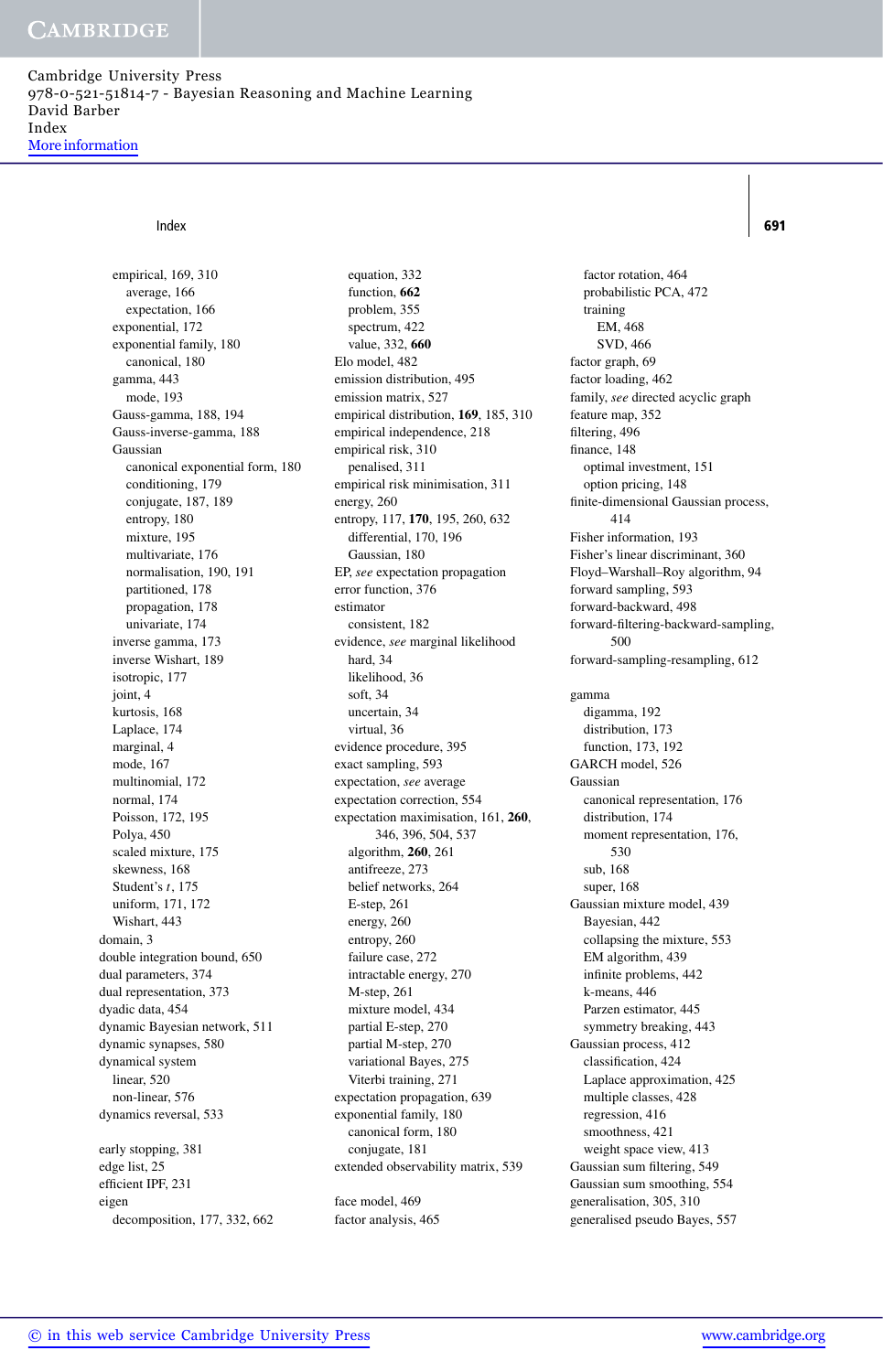Cambridge University Press 978-0-521-51814-7 - Bayesian Reasoning and Machine Learning David Barber Index More information

generative approach, 315 model, 315 training, 315 generative approach, 314 Gibbs sampling, 594 Glicko, 483 GMM, *see* Gaussian mixture model Google, 491 gradient, 663 descent, 666 Gram matrix, 374 Gram–Schmidt procedure, 669 Gramm matrix, 353 graph, 22 acyclic, 23 adjacency matrix, **25** chain, 67 chain structured, 87 chord, 23 chordal, 113 clique, 23, 26, 103 clique matrix, 26 cliquo, 26 connected, 24 cut, 646 cycle, 23 decomposable, 113 descendant, 25 directed, 22 disconnected, 118 edge list, 25 factor, 69 loop, 23 loopy, 24 multiply connected, 24, 111 neighbour, 23 path, 23 separation, 65 set chain, 122 singly connected, 24 skeleton, 46 spanning tree, 24 tree, 24 triangulated, 113 undirected, 22 vertex degree, 26 graph cuts algorithm, 646 graph partitioning, 453 Gull–MacKay iteration, 397

Hamilton–Jacobi equation, 143n3 Hamiltonian dynamics, 602 Hammersley–Clifford theorem, 62 handwritten digits, 381 Hankel matrix, 539 harmonium, *see* restricted Boltzmann machine Heaviside step function, 456 Hebb, 570 Hebb rule, 570 hedge fund, 299 Hermitian, 658 Hessian, 381, 664 hidden Markov model, 117, 271, **495** *α* recursion, 496 *β* recursion, 497 coupled, 511 direction bias, 510 discriminative training, 508 duration model, 508 entropy, 117 filtering, 496 input–output, 509 likelihood, 499 most likely state (MAP), 500 pairwise marginal, 499 Rauch–Tung–Striebel smoother, 498 smoothing parallel, 497 sequential, 498 viterbi, 89 Viterbi algorithm, 500 hidden variables, 256 HMM, *see* hidden Markov model Hopfield network, 568 augmented, 578 capacity, 573 Hebb rule, 570 heteroassociative, 578 maximum likelihood, 572 perceptron, 573 pseudo inverse rule, 571 sequence learning, 569 hybrid Monte Carlo, 602 hyper Markov, 238 hyper tree, 117 hyperparameter, 181, 211, 395 hyperplane, 657 hypothesis testing, 284 Bayesian error analysis, 291 i.i.d., *see* identically and independently distributed I-map, *see* independence map ICA, 475 identically and independently distributed, 199

identifiability, 537

identity matrix, 658 IM algorithm, *see* informationmaximisation algorithm immorality, 46 importance distribution, 607 sampling, 607 particle filter, 610 resampling, 609 sequential, 609 weight, 607 incidence matrix, 26 independence Bayesian, 218 conditional, **7**, 30 empirical, 218 map, 71 Markov equivalent, 47 mutual information, 171 naive Bayes, 243 parameter, 208 perfect map, 72 independent components analysis, 477 indicator function, 16 indicator model, 449 induced representation, 112 inference, 77 bond propagation, 98 bucket elimination, 94 causal, 48 cut set conditioning, 96 HMM, 496 linear dynamical system, 528 MAP, 98 marginal, 77 Markov decision process, 146 max-product, 86 message passing, 77 mixed, 94 MPM, 98 sum-product algorithm, 83 transfer matrix, 79 variable elimination, 77 influence diagram, 131 absorption, 138 asymmetry, 134 causal consistency, 134 chest clinic, 157 decision potential, 137 fundamental link, 134 information link, 131 junction tree, 137 no forgetting principle, 133 partial order, 132 probability potential, 137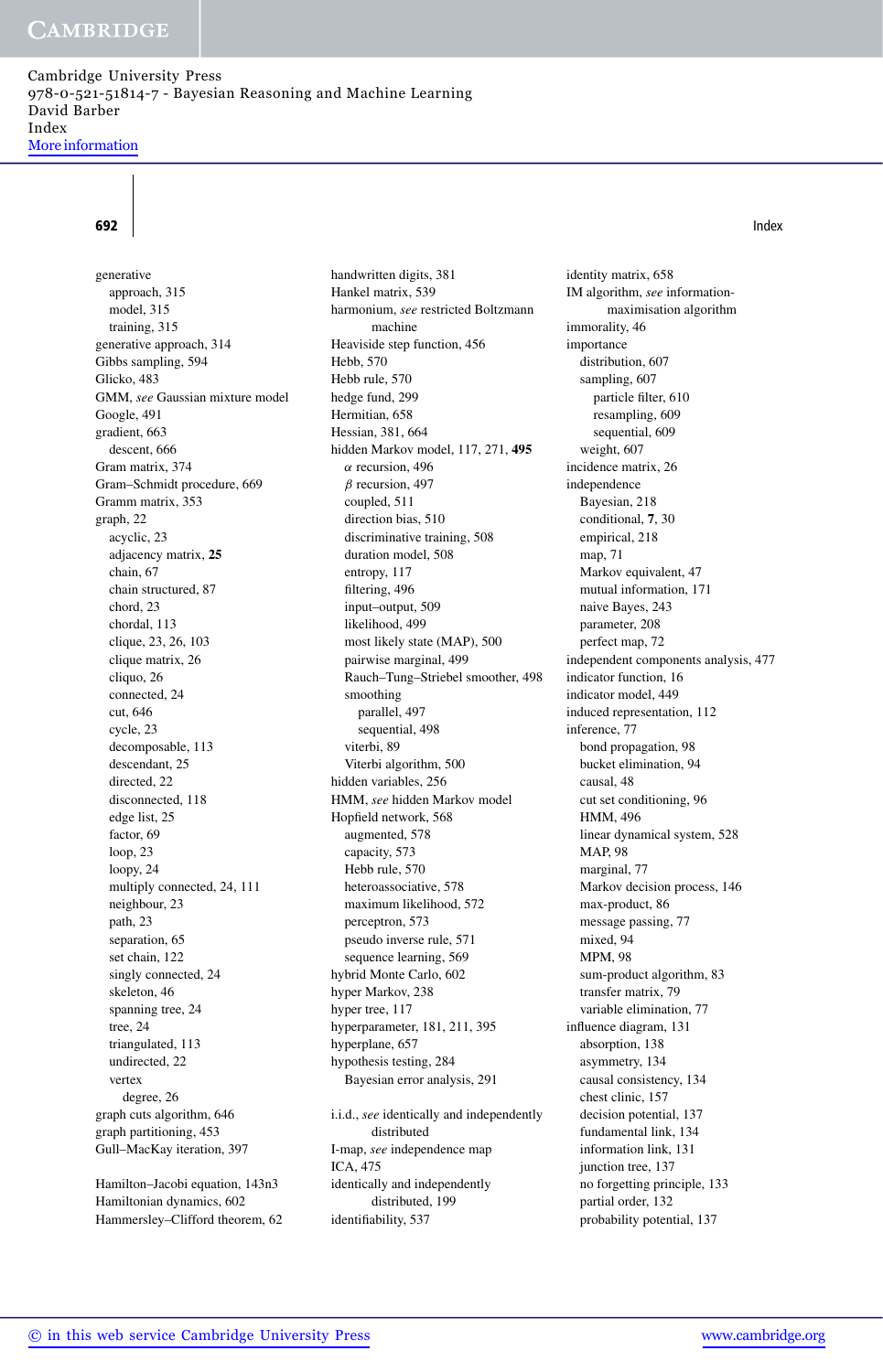Cambridge University Press 978-0-521-51814-7 - Bayesian Reasoning and Machine Learning David Barber Index More information

## Index **693**

solving, 136 utility, 132 utility potential, 137 information link, 131 information maximisation, 633 information retrieval, 340, 491 information-maximisation algorithm, 633 innovation noise, 522 input–output HMM, 509 inverse modus ponens, 12 IPF, 226, *see* iterative proportional fitting efficient, 231 Ising model, 66, *see* Markov network, 98 approximate inference, 621 isotropic, 177, 441 isotropic covariance functions, 419 item response theory, 480 iterated conditional modes, 643 iterative proportional fitting, 226 iterative scaling, 232 Jeffrey's rule, 34 Jensen's inequality, 651, 666 Joseph's symmetrised update, 532 jump Markov model, *see* switching linear dynamical system junction tree, 106, 111 absorption, 104 algorithm, 102, 115 clique graph, 103 computational complexity, 117 conditional marginal, 119 consistent, 109 hyper tree, 117 influence diagram, 137 marginal likelihood, 118 most likely state, 121 normalisation constant, 117 potential, 103 running intersection property, 107 separator, 103 strong, 138 strong triangulation, 138 tree width, 117 triangulation, 112 k-means, 446

Kalman filter, 527n2 Kalman gain, 531 KD-tree, 323

kernel, 373, 374, *see* covariance function classifier, 382 kidnapped robot, 502 Kikuchi, 638 KL divergence, *see* Kullback–Leibler divergence KNN, *see* nearest neighbour Kronecker delta, 168, 658 Kullback–Leibler divergence, 169, 260, 619 kurtosis, 168 labelled data, 306 Lagrange dual, 674 multiplier, 673 Lagrangian, 673 Laplace approximation, 403, 425, 617 latent ability model, 479 latent Dirichlet allocation, 451 latent linear model, 462 latent semantic analysis, 338 latent topic, 339 latent variable, 256 deterministic, 577 model, 256 lattice model, 65 LDA regularised, 366 LDS, *see* linear dynamical system leaky integrate and fire model, 581 Leapfrog discretisation, 603 learning active, 308 anomaly detection, 307 Bayesian, 200 belief network, 204 belief networks EM, 264 Dirichlet prior, 212 inference, 199 nearest neighbour, 322 online, 307 query, 308 reinforcement, 308 semi-supervised, 308, 447 sequences, 504, 536, 569 sequential, 307 structure, 215 supervised, 305 unsupervised, 306, 462 learning rate, 379 likelihood, 118, **182**, 499, 534, 553 bound, 260 marginal, 84, 182

model, 182, 215 approximate, 290 pseudo, 237 likelihood decomposable, 215 line search, 667, 668 linear algebra, 655 linear dimension reduction, 329, 333 canonical correlation analysis, 354 latent semantic analysis, 338 non-negative matrix factorisation, 349 probabilistic latent semantic analysis, 345 supervised, 359 unsupervised, 329 linear discriminant analysis, 359, 360 as regression, 365 penalised, 365 regularised, 365 linear dynamical system, 179, 527 cross moment, 534 dynamics reversal, 533 filtering, 530 identifiability, 537 inference, 528 learning, 536 likelihood, 534 most likely state, 535 numerical stability, 529 Riccati equations, 535 smoothing, 532 subspace method, 538 switching, 547 symmetrising updates, 532 linear Gaussian state space model, 527 linear model, 367 Bayesian, 392 classification, 375 factor analysis, 465 latent, 462 regression, 368 linear parameter model, 368 Bayesian, 393 linear perceptron, 378 linear separability, 377 linear transformation, 658 linearly separable, 377 Linsker's as-if-Gaussian approximation, 634 localisation, 501 logic Aristotle, 11 logistic regression, 376 logistic sigmoid, 376 logit, 375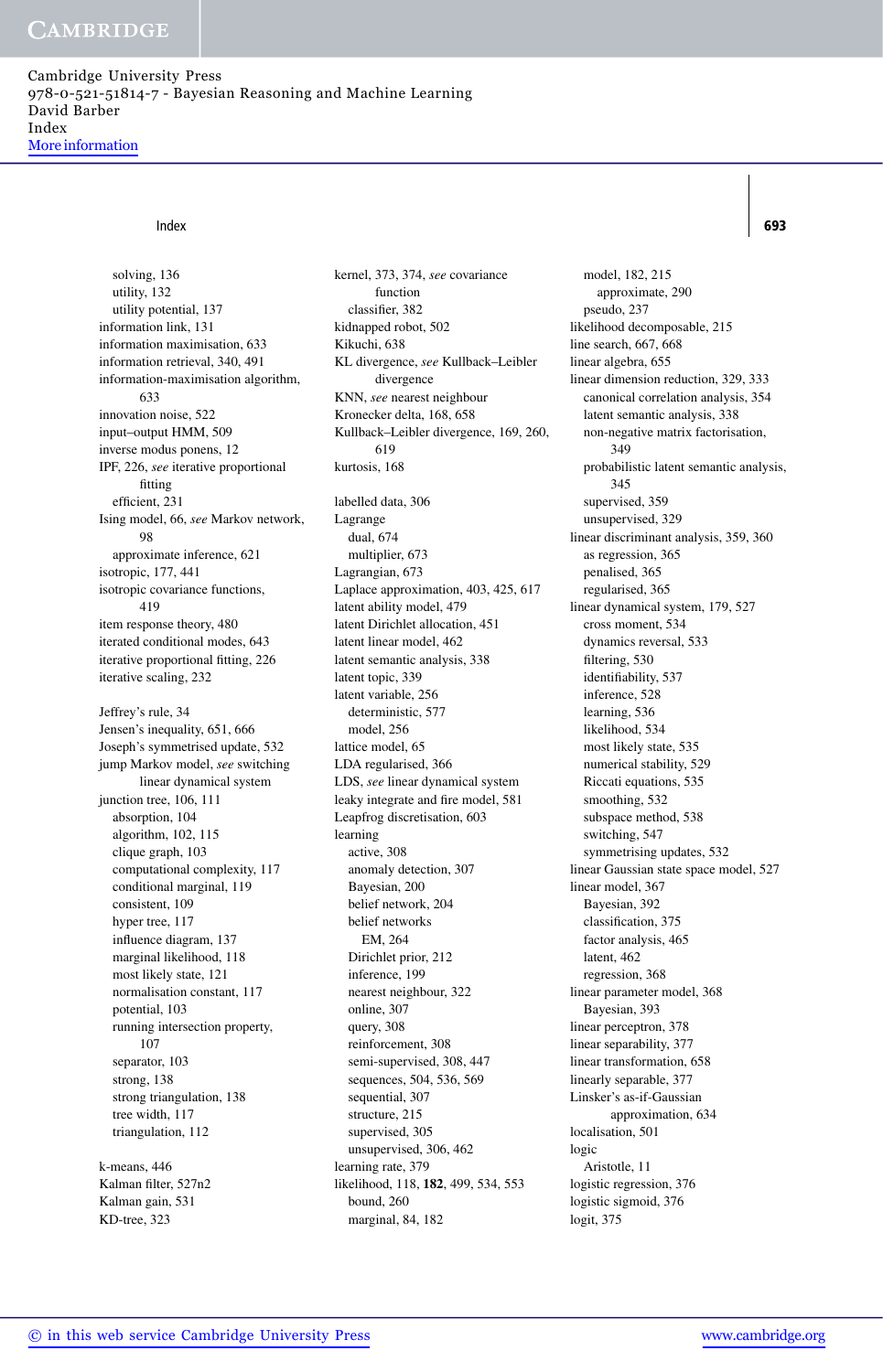Cambridge University Press 978-0-521-51814-7 - Bayesian Reasoning and Machine Learning David Barber Index More information

## **694** Index **Contract Contract Contract Contract Contract Contract Contract Contract Contract Contract Contract Contract Contract Contract Contract Contract Contract Contract Contract Contract Contract Contract Contract Co**

loop, 23 loop cut set, 97 loopy, 24 loss function, 308, 309 squared, 310 zero-one, 309 loss matrix, 309 Luenberger expanding subspace theorem, 669 Mahalanobis distance, 322, 357 manifold linear, 329 low dimensional, 329 MAP, *see* most probable a posteriori MAR, *see* missing at random margin, 383, 384 soft, 385 marginal, 4 generalised, 138 marginal likelihood, 84, 118, 182, 395, 418 approximate, 396, 402, 404, 427 marginalisation, 4 Markov chain, 281, **489** first-order, 521 stationary distribution, 491 equivalent, 47 global, 61 hyper, 238 local, 61 model, 489 pairwise, 61 random field, 233 approximation, 621 Markov blanket, *see* directed acyclic graph, 594 Markov chain, 77, 147, 598 absorbing state, 91 PageRank, 491 Markov chain Monte Carlo, **598** auxiliary variable, 601 hybrid Monte Carlo, 602 slice sampling, 606 Swendson–Wang, 603 Gibbs sampling, 595 Metropolis–Hastings, 599 proposal distribution, 599 structured Gibbs sampling, 596 Markov decision process, 141, 158 Bellman's equation, 143 discount factor, 143 partially observable, 153

planning, 146 policy iteration, 144 reinforcement learning, 154 temporally unbounded, 143 value iteration, 144 Markov equivalence, 46 Markov network, 59 continuous-state temporal, 520 discrete-state temporal, 489 Gibbs distribution, 59 Hammersley Clifford theorem, 62 pairwise, 60 potential, 59 Markov random field, 62, 652, 653 alpha-expansion, 648 attractive binary, 645 graph cut, 646 map, 643 Potts model, 648 matrix, **657** adjacency, 25 block inverse, 660 Cholesky, 362 clique, 26 Gramm, 353 Hankel, 539 incidence, 26 inversion, 659 inversion lemma, 660 orthogonal, 659 positive definite, **662** pseudo inverse, 660 rank, 659 matrix factorisation, 349 max-product, 86 *N* most probable states, 89 max-sum, 91 maximum cardinality checking, 115 maximum likelihood, 15, 182, 183, 185, 378 belief network, 204 Chow–Liu tree, 223 counting, 205 empirical distribution, 185 factor analysis, 465 Gaussian, 186 gradient optimisation, 279 Hopfield network, 572 Markov network, 224 ML-II, 203 naive Bayes, 244 properties, 183 MCMC, *see* Markov chain Monte Carlo mean-field theory, 625 asynchronous updating, 626

Mercer kernel, 422 message passing, 106 schedule, 106 message passing, 77 Message schedule, 83 Metropolis–Hastings acceptance function, 599 Metropolis–Hastings sampling, 599 minimum clique cover, 456 missing at random, 257 completely, 258 missing data, 256 mixed inference, 94 mixed membership model, 451 mixing matrix, 475 mixture Gaussian, 195 mixture model, 432 Bernoulli product, 436 Dirichlet process mixture, 450 expectation maximisation, 434 factor analysis, 469 Gaussian, 439 indicator approach, 449 Markov chain, 492 PCA, 469 mixture of experts, 448 MN, *see* Markov network mode, 167 model auto-regressive, 522 changepoint, 560 deterministic latent variable, 577 faces, 469 leaky integrate and fire, 581 linear, 367 mixed membership, 451 mixture, 432 Rasch, 479 model selection, **284** approximate, 290 moment representation, 530 momentum, 667 monadic data, 455 money financial prediction, 299 loadsa, 299 moralisation, 65, 110 most probable a posteriori, 15, 182 most probable path multiple-source multiple-sink, 93 most probable state *N* most probable, 89 MRF, *see* Markov random field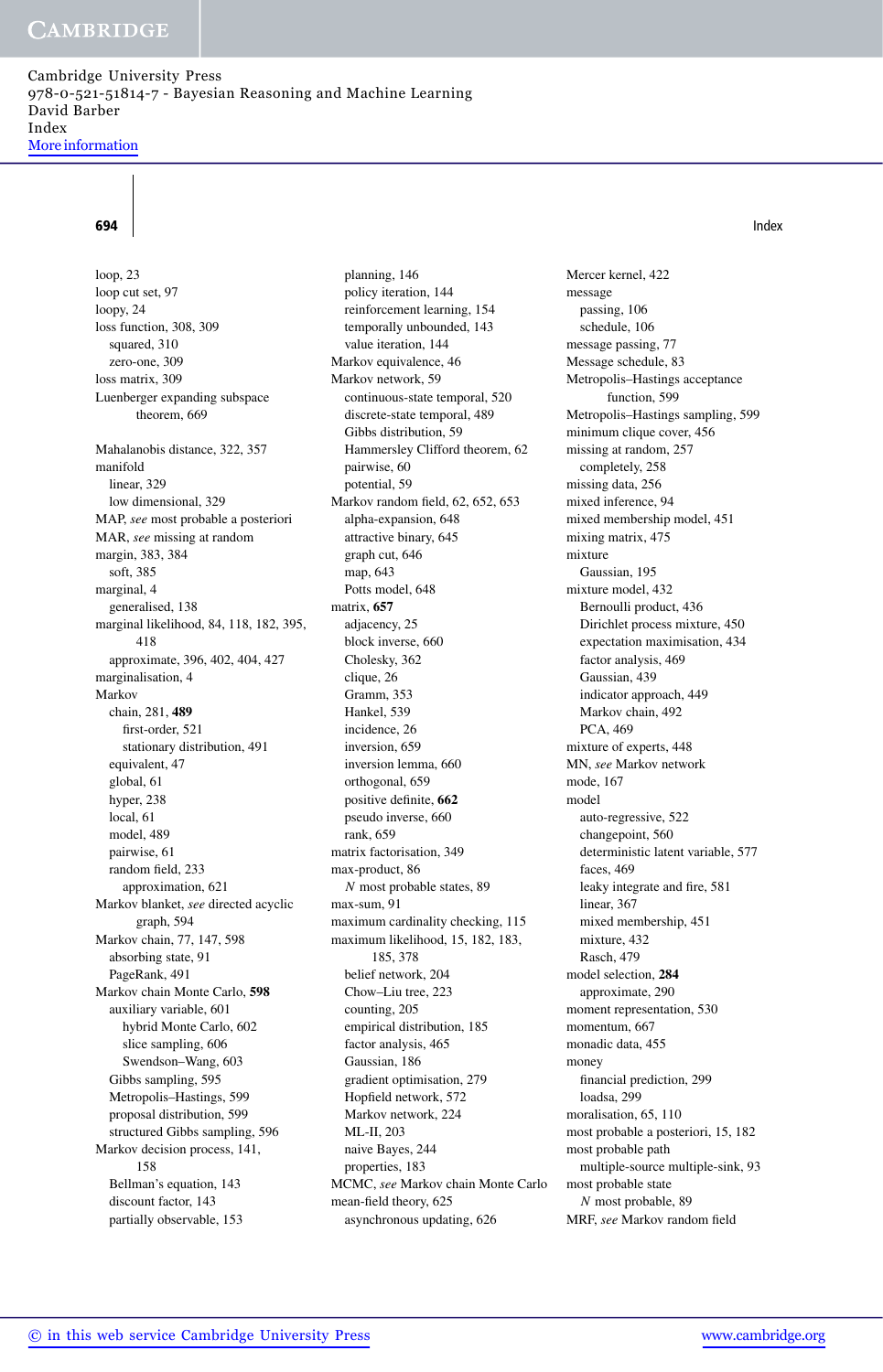Cambridge University Press 978-0-521-51814-7 - Bayesian Reasoning and Machine Learning David Barber Index More information

### Index **695**

multiply connected, 24 multiply connected-distributions, 111 mutual information, 171, 223, 632 approximation, 632 conditional, 171 maximisation, 633 naive Bayes, 243, 436n1 Bayesian, 249 tree augmented, 251 naive mean field, 625 naive mean field theory, 623 nearest neighbour, 322 probabilistic, 325 network flow, 652 network modelling, 351 neural computation, 568 neural network, 390, 579 depression, 581 dynamic synapses, 580 leaky integrate and fire, 581 Newton update, 381 Newton's method, 671 no forgetting principle, 133 node extremal, 88 simplical, 88 non-negative matrix factorisation, 349 normal distribution, 174 normal equations, 369 normalised importance weights, 607 observed linear dynamical system, 520 Occam's razor, 287 One of *m* encoding, 165 online learning, 307 optimisation, 207, 666 Broyden–Fletcher–Goldfarb– Shanno, 672 conjugate gradients algorithm, 670 conjugate vectors algorithm, 669 constrained optimisation, 673

critical point, 666 gradient descent, 666 Luenberger expanding subspace theorem, 669 Newton's method, 671 quasi Newton method, 672 option pricing, 148 ordinary least squares, 367 orthogonal, 655 orthogonal least squares, 368 orthonormal, 655 outlier, 387

over-complete representation, 345

PageRank, 491 pairwise comparison models, 482 pairwise Markov network, 60 parents, *see* directed acyclic graph part-of-speech tagging, 513 Partial least squares, 475 partial order, 132 partially observable MDP, 153 particle filter, 609 partition function, 59, 651 partitioned matrix inversion, 191 Parzen estimator, 325, 445 path blocked, 43

overcounting, 103 overfitting, 235, 288, 417

PC algorithm, 216 PCA, *see* principal components analysis perceptron, 378 logistic regression, 378 perfect elimination order, 114 perfect map, *see* independence perfect sampling, 593 planning, 146 plant monitoring, 307 plate, 200 Poisson distribution, 172, 195 policy, 144 iteration, 144 Polya distribution, 450 POMDP, *see* partially observable MDP positive definite matrix, 414 parameterisation, 458 posterior, 182 Dirichlet, 213 potential, 59 Potts model, 648 precision, 176, 188, 393 prediction auto-regression, 522 financial, 299 non-parametric, 412 parameteric, 412 predictive variance, 394 predictor-corrector, 497 Principal components analysis, **329**, 336 algorithm, 333 high-dimensional data, 336 kernel, 352 latent semantic analysis, 338 missing data, 341

probabilistic, 472 principal directions, 332 printer nightmare, 239 missing data, 281 prior, 182 probabilistic latent semantic analysis, 345 conditional, 348 EM algorithm, 346 probabilistic PCA, 472 probability conditional, 4 function, 206 density, 4 frequentist, 5 posterior, 182 potential, 137 prior, 182 subjective, 5 probit, 375 probit regression, 376 projection, 656 proposal distribution, 599 pseudo inverse, 570 Hopfield network, 571 pseudo likelihood, 237 quadratic form, 662 quadratic programming, 384 query learning, 308 questionnaire analysis, 479 radial basis functions, 371 Raleigh quotient, 362 Random Boolean networks, 576 Rasch model, 479 Bayesian, 481 Rauch–Tung–Striebel, 498 reabsorption, 122 region graphs, 638 regresion linear parameter model, 368 regression, 306, 413 logisitic, 376 regularisation, 288, 311, 371, 381 reinforcement learning, 154, 308 rejection sampling, 590 relevance vector machine, 400, 408 reparameterisation, 102 representation dual, 373 over-complete, 345 sparse, 345 under-complete, 344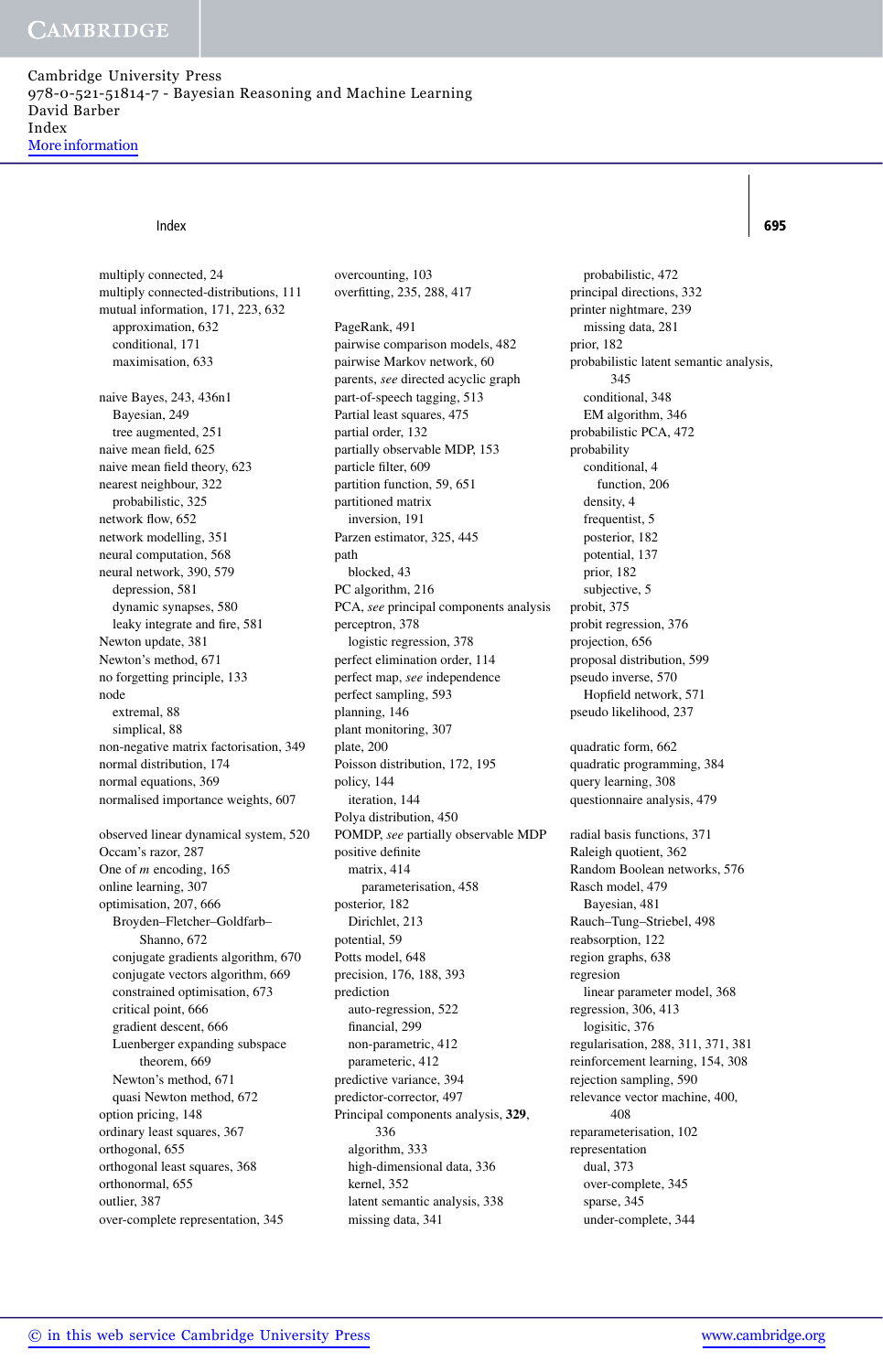Cambridge University Press 978-0-521-51814-7 - Bayesian Reasoning and Machine Learning David Barber Index More information

resampling, 609 reset model, 560 residuals, 368 resolution, 11 responsibility, 441 restricted Boltzmann machine, 74 Riccati equation, 535 ridge regression, 371 risk, 309 robot arm, 627 robust classification, 387 Rose–Tarjan–Lueker elimination, 114 running intersection property, 107, 109 sample mean, 169 variance, 169 sampling, 450 ancestral, 592 forward-filtering-backwardsampling, 499, 533 Gibbs, 594 importance, 607 multi variate, 591 particle filter, 610 rejection, 590 univariate, 588 sampling importance resampling, 609 scalar product, 655 scaled mixture, 175 search engine, 491 self localisation and mapping, 503 semi-supervised learning, 308 lower dimensional representations, 317 separator, 103 sequential importance sampling, 609 sequential minimal optimisation, 386 set chain, 122 Shafer–Shenoy propagation, 120 shortest path, 91 shortest weighted path, 92 sigmoid logistic, 376 sigmoid belief network, 282 sigmoid function approximate average, 405 simple path, 92 simplical nodes, 114 Simpson's paradox, 48 singly connected, 24 singular value decomposition, 337, **662** thin, 363, 662 skeleton, 46, 216

skewness, 168 slice sampling, 606 smoothing, 497 softmax function, 381, 448 spam filtering, 249 spanning tree, 24 sparse representation, 345 spectrogram, 525 speech recognition, 512 spike response model, 579 squared Euclidean distance, 322 squared loss, 310 standard deviation, 167 standard normal distribution, 174 stationary, 599 distribution, 80 stationary Markov chain, 490 stop words, 453 strong junction tree, 137 strong triangulation, 138 structure learning, 215 Bayesian, 220 network scoring, 220 PC algorithm, 216 undirected, 238 structured expectation propagation, 643 subsampling, 597 subspace method, 538 sum-product, 634 sum-product algorithm, 83 supervised learning, **305** semi, 308 classification, 306 regression, 306 support vector machine, 383 chunking, 386 training, 387 support vectors, 385 SVD, *see* singular value decomposition SVM, *see* support vector machine Swendson–Wang sampling, 603 switching AR model, 540 switching kalman filter, *see* switching linear dynamical system switching linear dynamical system, 547 changepoint model, 560 collapsing Gaussians, 553 expectation correction, 554 filtering, 549 Gaussian sum smoothing, 554 generalised pseudo Bayes, 557 inference computational complexity, 548 likelihood, 553

smoothing, 555 symmetry breaking, 443 tagging, 513 tall matrix, 344 term-document matrix, 338 test set, 305 text analysis, 350, 451 latent semantic analysis, 338 latent topic, 339 probabilistic latent semantic analysis, 345 TF-IDF, 338 time-invariant LDS, 535 Tower of Hanoi, 145 trace-log formula, 661 train set, 305 training batch, 379 discriminative, 316 generative, 315 generative-discriminative, 316 HMM, 504 linear dynamical system, 536 online, 380 transfer matrix, 79 transition distribution, 495 transition matrix, 520, 527 tree, 24, 78 Chow–Liu, 222 tree augmented network, 252 tree width, 117 triangulation, 112, 113 check, 116 greedy elimination, 114 maximum cardinality, 115 strong, 138 variable elimination, 114 TrueSkill, 483 uncertainty, 170 under-complete representation, 344 undirected graph, 22 undirected model learning hidden variable, 279 latent variable, 279 uniform distribution, 172 unit vector, 655 unlabelled data, 307 unsupervised learning, 306, 462 utility, 127, 308 matrix, 309 money, 127